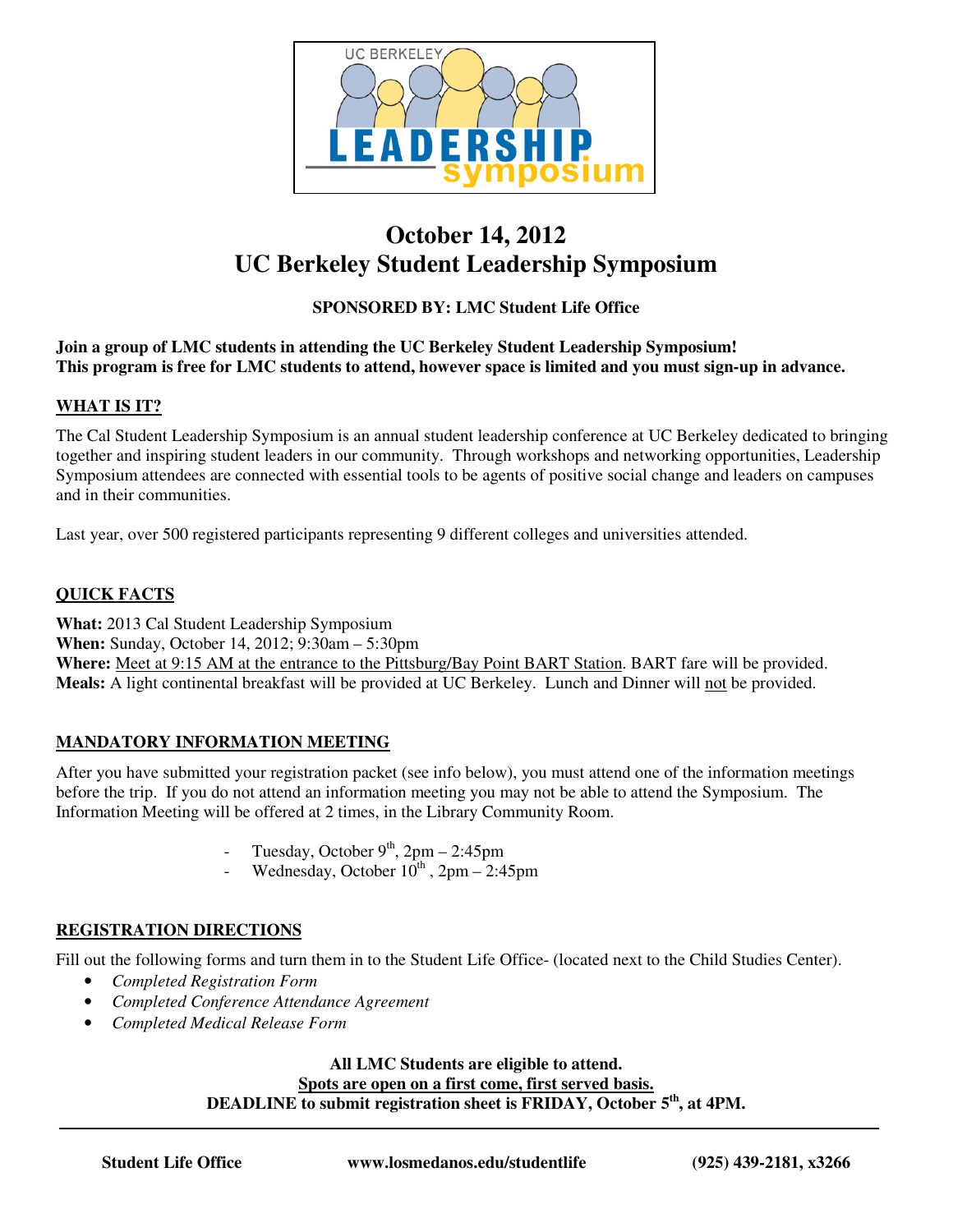

## **TRIP: UC BERKELEY LEADERSHIP SYMPOSIUM DATE: October 14, 2012 REGISTRATION SHEET SPONSORED BY: LMC Student Life Office**

**REGISTRATION DIRECTIONS:** *Fill out this form completely and turn it in to the Student Life Office* (x3266). *You must also submit a completed Medical Release Form and Payment in order for your registration to be complete.* 

**Spots are open on a first come, first served basis. DEADLINE to register is FRIDAY, October 5th at 4PM. All additional information regarding this trip will be sent via email to the address listed below.** 

| Name:              | <b>Student ID#:</b>                                                                                                  |
|--------------------|----------------------------------------------------------------------------------------------------------------------|
|                    | <u> 1980 - Andrea Andrew Maria (h. 1980).</u>                                                                        |
| <b>Address:</b>    | <u> 1980 - Jan Samuel Barbara, margaret amerikan dan berkembang di sebagai pertama dan berkembang dan berkembang</u> |
| <b>Home Phone:</b> | <b>Cell Phone:</b>                                                                                                   |
|                    |                                                                                                                      |
| E-mail:            | T - Shirt Size:                                                                                                      |

I understand that I am attending this fieldtrip as a representative of my Los Medanos College and that my expenses are paid in part by the college. I understand that I am expected to conduct myself in a responsible manner and agree to the following:

- I am currently enrolled at Los Medanos College.
- No unauthorized personal vehicles are permitted to be driven without the approval of the staff.
- I am aware that the California State Education Code and the policies of the Contra Costa Community College District prohibit possession or use of alcoholic beverages or any controlled substance during the college function, regardless of attendee's age. (Prescriptions should be registered when turning in your application, for your own protection).
- I understand that no inappropriate behavior will be permitted, nor any behavior that would endanger the undersigned or others. I also understand that I am responsible for any damages I cause to any facility while attending this trip.
- I agree I will not invite any outside visitors to participate in program activities without having obtained prior approval from the staff leader in charge.
- I understand that this activity is an official college field trip and that I am required to attend all possible sessions.
- I understand that any infraction may result in possible disciplinary action and may result in immediate dismissal from the activities and that I will then become responsible for making other arrangements for my return to the college.
- All participants must stay within the designated areas announced.
- Any exceptions must be approved by the staff leader one (1) week prior to the event date.
- I understand that if any of the aforementioned conditions are broken, I will be removed from the program activities and placed under observation by a member of the college staff and disciplinary action according to Los Medanos College Student Discipline and Suspension guidelines will be enforced.

*By signing this form, I understand that I must abide by this Code of Conduct Attendance Agreement. I understand that I must travel and remain with the group all times and that I must follow all instructions of the staff leader in charge.* 

| (For Students under 18 years ONLY) | Date: $\frac{1}{\sqrt{1-\frac{1}{2}} \cdot \frac{1}{2}}$ |
|------------------------------------|----------------------------------------------------------|
| <b>OFFICE USE ONLY:</b>            | Entered on Roster:                                       |